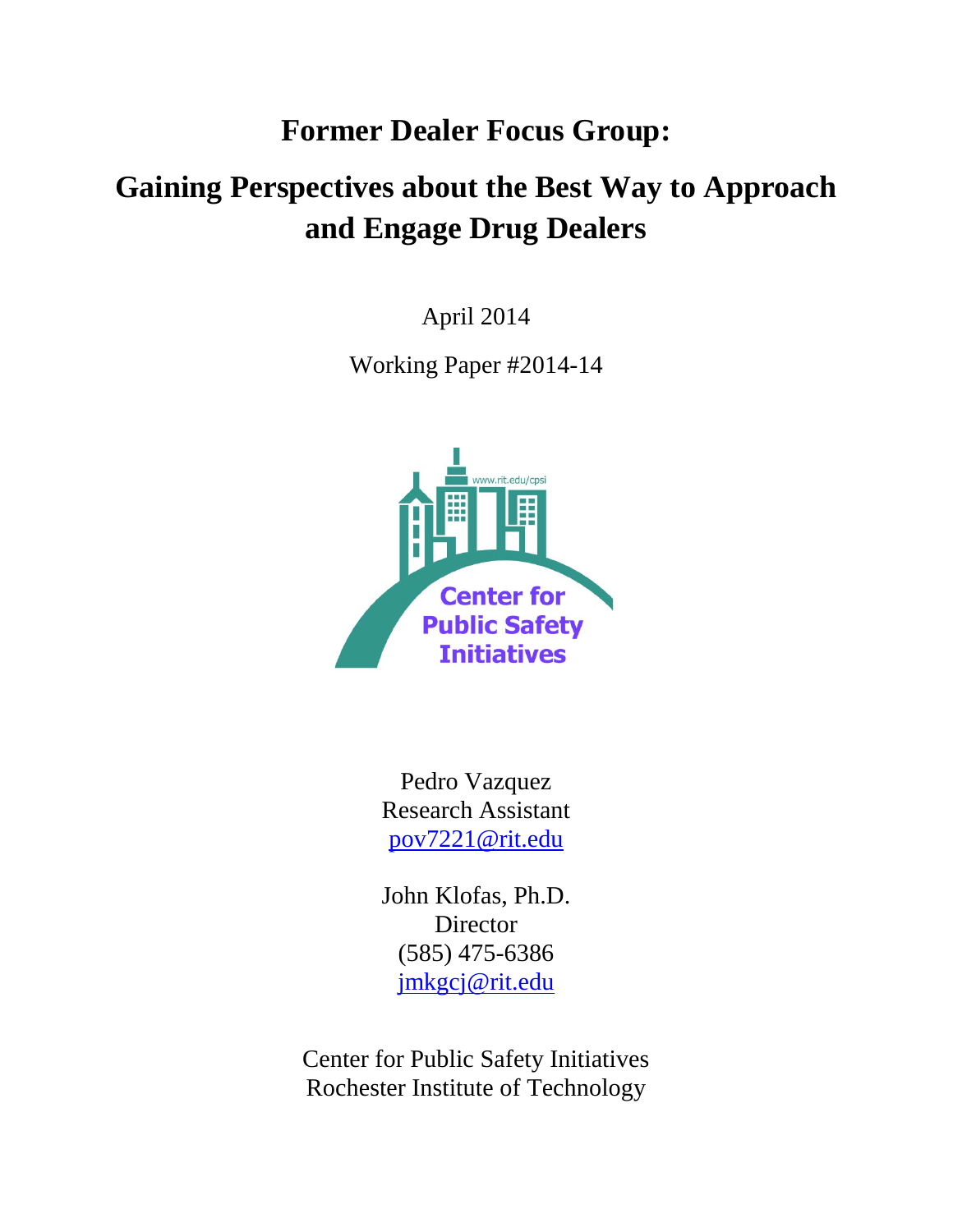#### **Overview**

Rochester Drug Free Streets Initiative (RDFSI, also known as the INSPIRE Initiative standing for **I**nvested **N**eighbors **S**eeking **P**rogress, **I**nspiration, **R**estoration, & **E**mpowerment), held a focus group in October 2013 with former drug dealers. The objective of the meeting was to obtain information on the best way to approach and engage active dealers with service providers and a restorative community approach. The focus group included two former dealers, a RDFSI staff member (Community Engagement Specialist), and a Pathways to Peace staff member. The RDFSI used this focus group to help build on strategies to approach and engage dealers in the Conkey and Clifford Avenue neighborhood in Rochester, NY.

According to its staff members, the Rochester Drug Free Streets Initiative (RDFSI) is dedicated to educating and advocating for a systemic change in dealing with low-level open-air drug markets in Rochester, New York. They acknowledge that open-air marijuana markets have plagued residential neighborhoods in the City of Rochester, impacting the quality of life and health of residents in these communities. These markets increase the perception and fear of violence, hinder the development of the community, and increase stress amongst residents. The RDFSI coalition is committed to improving the quality of life in residential neighborhoods that have been affected by open-air drug sales.

## **Introduction**

The Rochester Drug Free Streets Initiative (RDFSI), also known as INSPIRE to residents, held a focus group with two former dealers on October 17, 2013. The meeting was conducted as part of the RDFSI's information-gathering session on the best ways to approach and engage dealers in the restorative components of the program, including service provision to assist them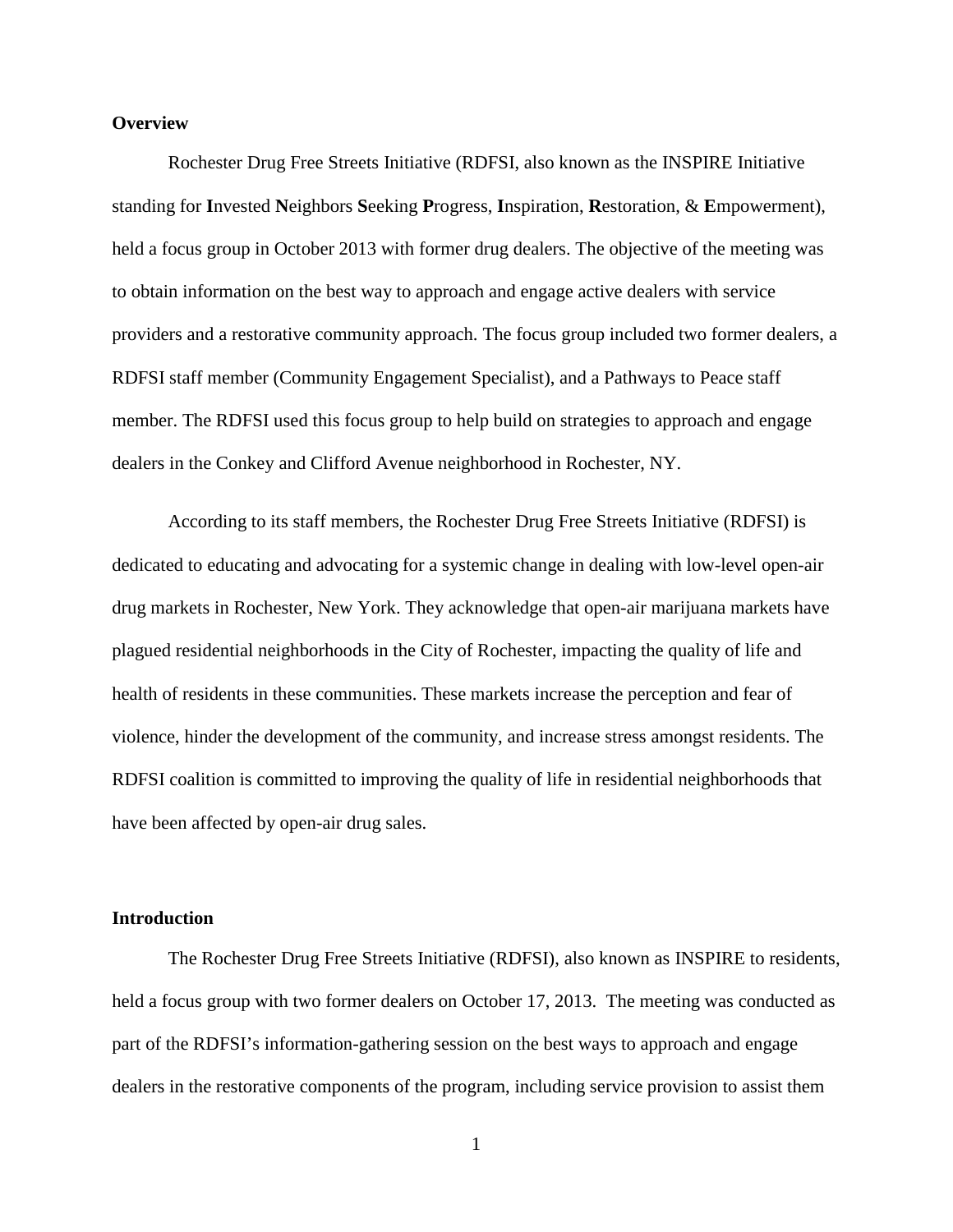in stopping to sell drugs. Participants provided information in group discussion. The RDFSI staff member informed participants that their discussion would be recorded and then were provided consent forms. The form clarified the intent for the recording and its further use. All participants, including staff members, signed the consent form, which allowed RDFSI to record the discussion. The participants were also given an explanation of RDFSI and what the initiative is trying to organize in the Conkey and Clifford Ave. neighborhood.

The discussion was designed to gather information from former dealers in regard to the following outcomes:

- 1. To understand better ways to *approach* drug dealers who are selling on the street corners.
- 2. To understand better ways to *engage* drug dealers who are selling drugs on street corners.
- 3. To understand individuals' reasons for selling.
- 4. To understand dealers' reasons for involvement in the drug game and reasons for leaving the drug game.

The focus group started with an ice breaker question, followed by a question about their personal experiences as drug dealers, and it finished with questions about whether things were different for them now than they were when they were selling. Each former dealer had the opportunity to answer each question. This paper is a summary of the overall outcome of the focus group, using the recording provided by RDFSI and my observations of the focus group. This paper concludes with my recommendations.

### **Participant Demographics**

As stated above, only two former dealers took part in the focus group. One former dealer was 28 years old; the other did not state her exact age but stated she was a teen. Both were African-American and lived in the inner-city of Rochester. Both former dealers were employed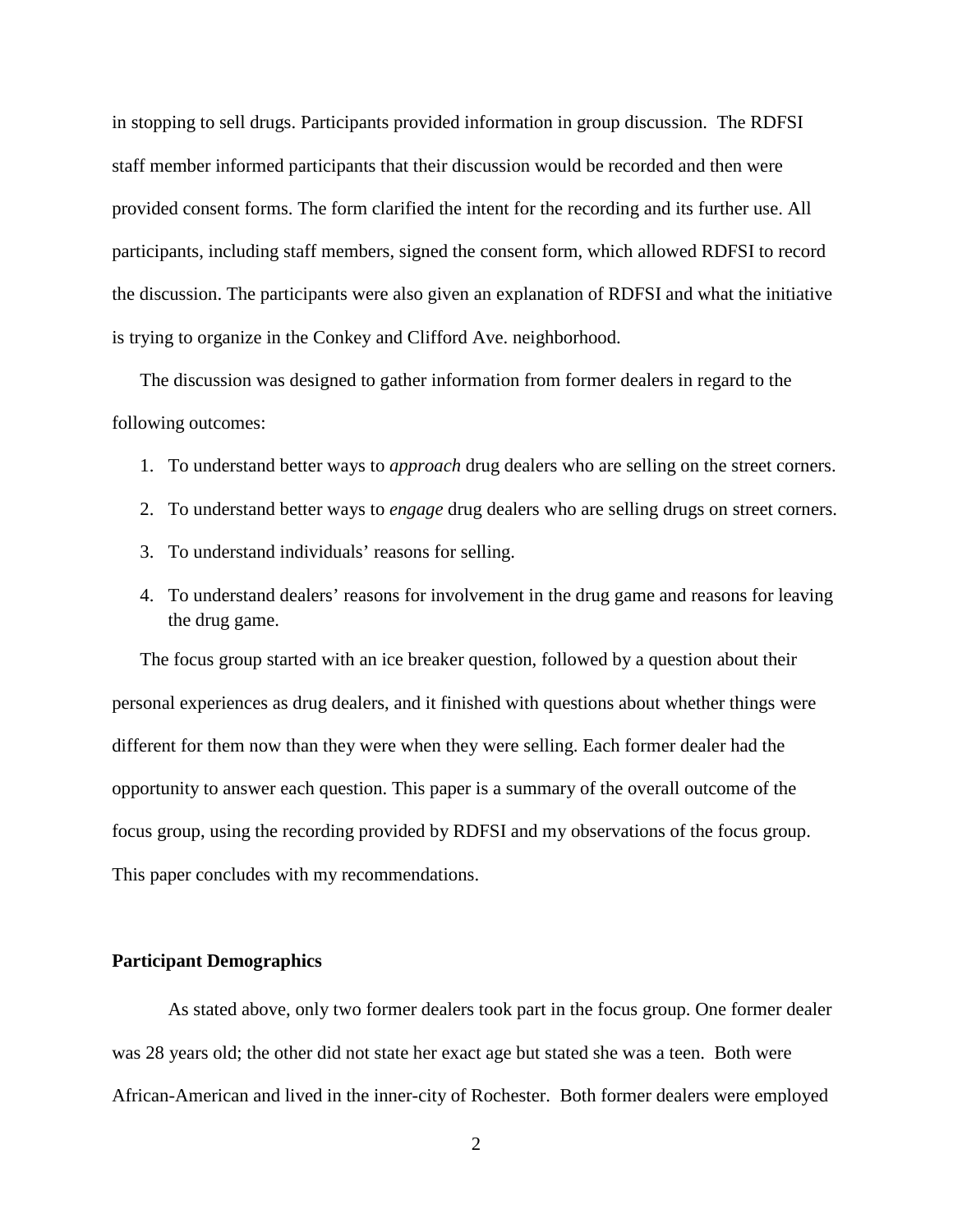with community outreach organizations and had identified goals for their lives. Both former dealers have been involved in the criminal justice system.

#### **Outcome of the Focus Group Questions**

Purpose: To understand the reasoning for selling

## What's your story?

Each former dealer was asked to share their life story and how they got involved in dealing drugs. To break the ice, the Pathways to Peace staff member started the discussion by informing the former dealers about his life story. The following details the stories of the two former drug dealers, as this was the focus of the group. For consistency and anonymity, each participant will be indicated by a number: "Former Dealer 1" and "Former Dealer 2".

Former Dealer 1 grew up in the area RDFSI is targeting their approach. Before getting involved with selling drugs, he attended a private school and went to church with his family. He acknowledged that his family was known to be part of the drug game. His father was known as the biggest drug dealer in the in the area he grew up in. Growing up, he felt he had to involve himself in the game (dealing drugs) to get his father's attention. Therefore, by the age of 12, he found himself selling drugs with his friends, starting with marijuana. He stated that due to the money earned from selling he was able to buy a house with some of his friends in their teenage years. Once he and his friends got the house, they started selling out of the house. The former dealer said, "Nowadays dealers do not make money out their homes like me and friends did back then."

Former Dealer 2 also got involved with the drug game because of family members. Her father was a one of the biggest drug dealers on the west side of the City of Rochester. After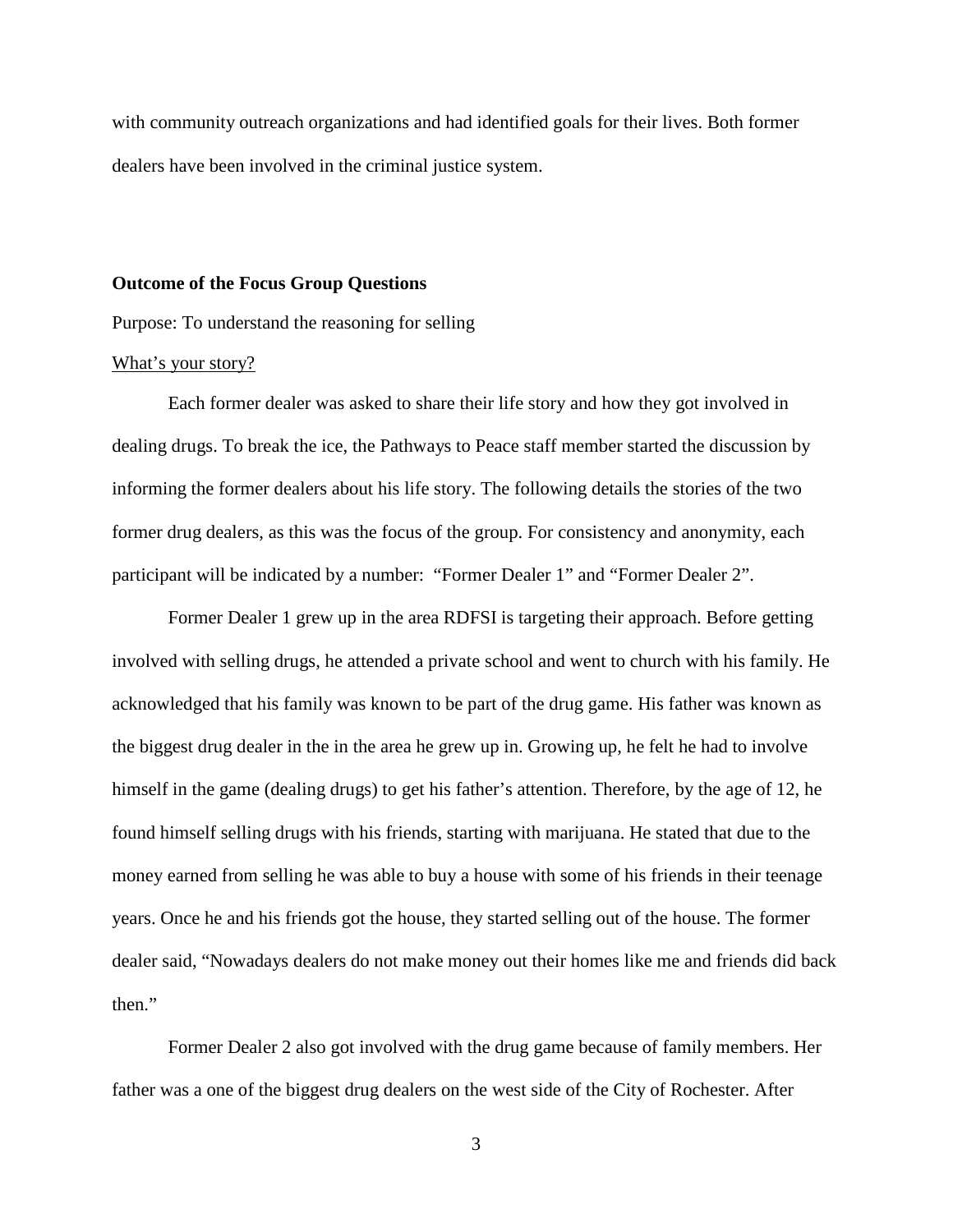realizing that her father was making money, she would steal some money from him to buy her own marijuana to smoke. She stated that they were poor, and, growing up, she had to fight a lot because other people would bully her and her siblings. She got tired of being poor and not having anything and further said, "Once you get tired, you do whatever." She had to find a way to make money so she could look better and not get into fights due to looking poor. She ended up stealing drugs and started selling to make money for herself. She never pictured herself selling marijuana, but from watching other family members, she felt she could do it as well. Once she started getting money from selling, she did not want to stop. After a while of selling marijuana, she got tired of selling and started robbing people.

After selling marijuana for a while, Former Dealer 1 and his friends graduated to selling crack. Soon, they found an addict to help them cook 62 ounces of crack. Due to selling crack, the former dealer informed the group that by the age of 16 or 17 he was making \$5,000 a day. The game of dealing drugs gave this former dealer recognition from others in his area. His father ended up going to prison for nine years for dealing drugs. The focus group participant stated that he was on probation for other issues he had with the justice system. He was involved with gangs, distribution of drugs, and guns. He had been arrested by law enforcement numerous times when dealing drugs. Being around his father who sold drugs and other family member who sold drugs, he concluded that selling drugs was the family business. He felt that he could overcome the police and the F.B.I. because he saw himself as a perfectionist and could be like the big-time drug dealers on T.V.

Former Dealer 2 informed the group that once she started robbing people, she noticed that she was getting more money doing that than from selling drugs. She stated that the reason she started robbing people was out of anger she had towards her mother. She ended up getting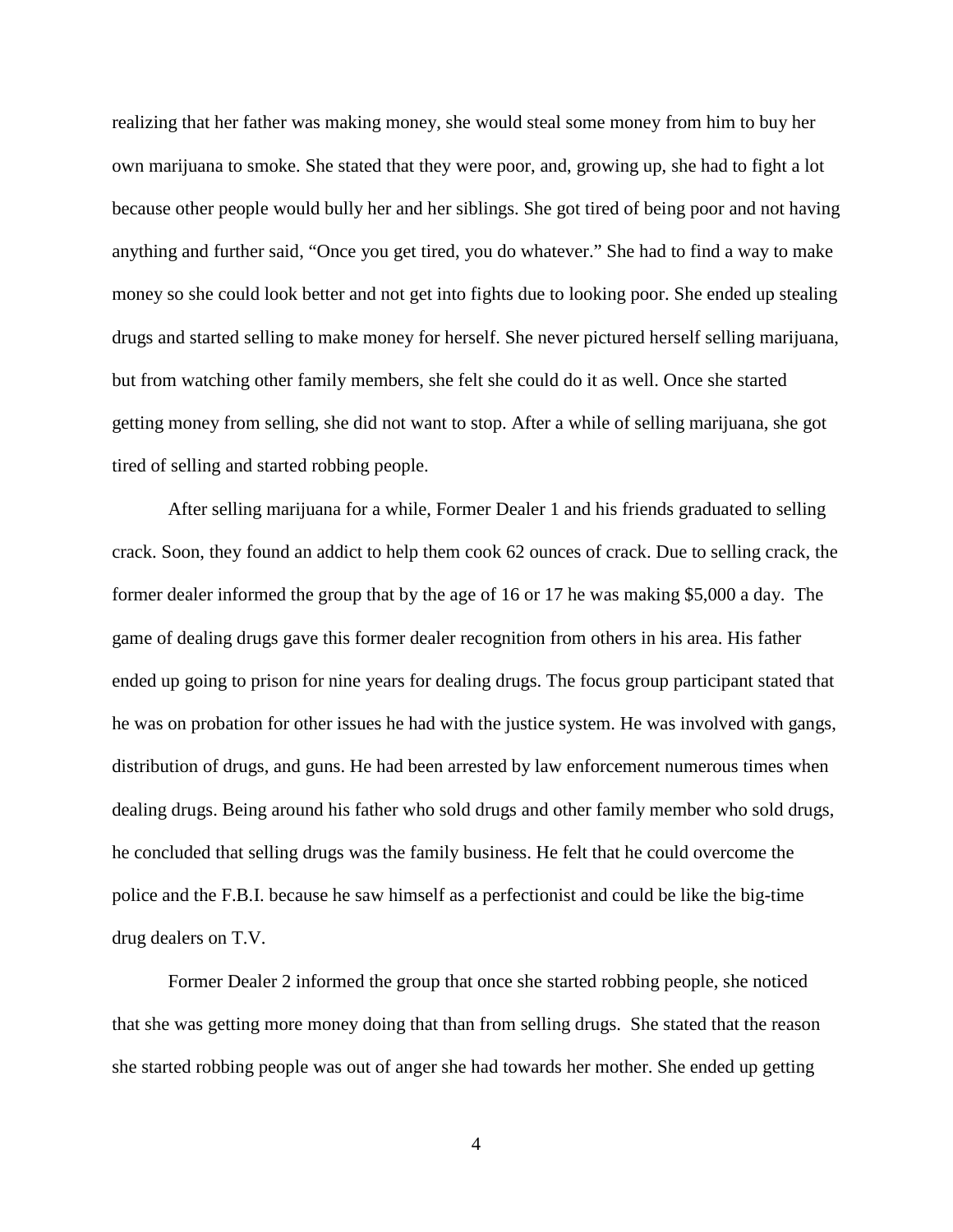other friends who also liked to rob people, and they would all go down to the University of Rochester at night and steal from people's cars. She ended up getting arrested because she stole from an undercover police car. Being a teen, she was sent to a detention center. After a few months there, she was sent to another detention center. While there, she struggled to get money to buy food, but she stated that because of being the youngest person there, others helped her out. After serving some of her time, she was afraid to go back home because of her mother's drug addiction issues. She also felt that no one cared about her because she did not get any letters or money from her loved ones. She got out and ended up robbing an older lady.

## **Questions Regarding Personal Experience**: Getting in and Leaving the Drug Game

#### What got you into the game?

Former Dealer 1's father was the major influence and reason he got into dealing drugs. Not only was his father one of his influences, but the money and the attention he was receiving from others in the area had played a major role in why he sold drugs. The participant informed the group that getting involved with the drug game was also a cry out for attention from his father. Former Dealer 2 stated that she already had family members who were involved in the drug game and a mother who was addicted to drugs. Being poor and not having anything were the prevalent motivators for her selling drugs; for the same reason, she began robbing people to make money.

#### What kept you in the game?

Both participants stated that the money was the key motivator to keep selling drugs. However, Former Dealer 1 also felt that the attention also kept him in the game. He was able to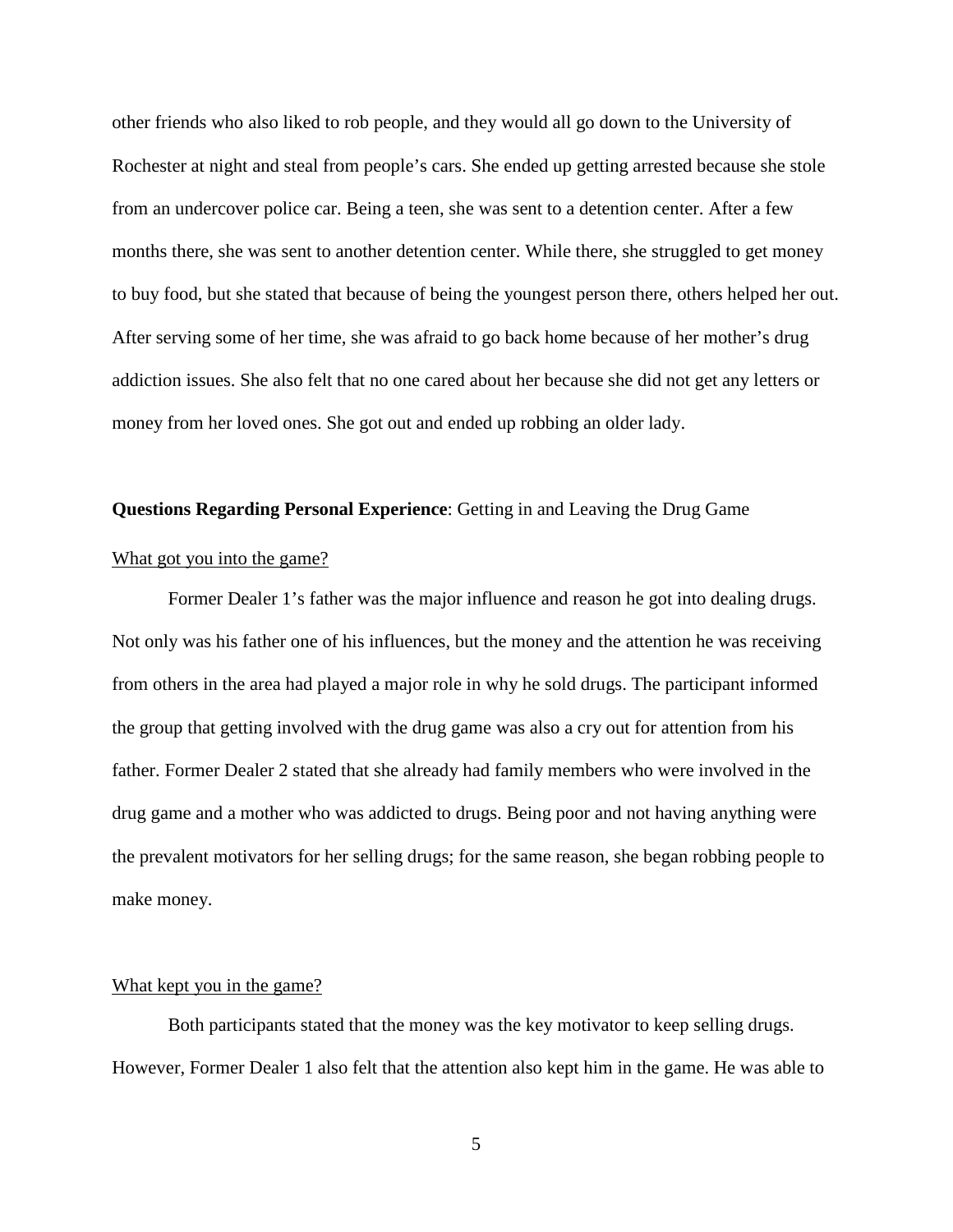get into nightclubs with his older friends and was able to drink alcohol underage. Former Dealer 2 also added that her mother's addiction to drugs and her father being in prison also had played a part, being that they were not there to support her.

#### What pushed you to change?

Both participants stated that being arrested and then incarcerated helped push them to change. Former Dealer 1 was arrested and sentenced to six years in state prison. Going to prison is what helped push him to change his life, as well as his children that he stated he had while being involved in the drug market. According to Former Dealer 2, she got tired of looking at four walls all day in detention. She realized that she did not want to be incarcerated her whole life. Obtaining employment after being incarcerated was another motivator that helped her change.

## Where were you five years ago, and where do you see yourself five years from now?

Former Dealer 1 explained that five year ago, he was being transferred from one prison to other and had 8 months left to serve. While in prison, he obtained his GED, associate's degree, and his license to minister. He felt as if he was on fire while in prison. He said, "I could not wait to get out and change the world." Since he had been through so much in his young life and was around all different types of individuals in prison—many of whom would never get the chance to go back to their communities to make a change— he felt he had all the weight on his shoulders to do the right thing when he got out.

He also informed the group that people think that individuals in prison learn how to become better criminals, but he stated this is not the case. Individuals in prison pushed him to do positive things. While in prison, he wrote down short-term and long-term goals for when he got out. Due to things that happened to him in his life, he felt that it was time for him to help others.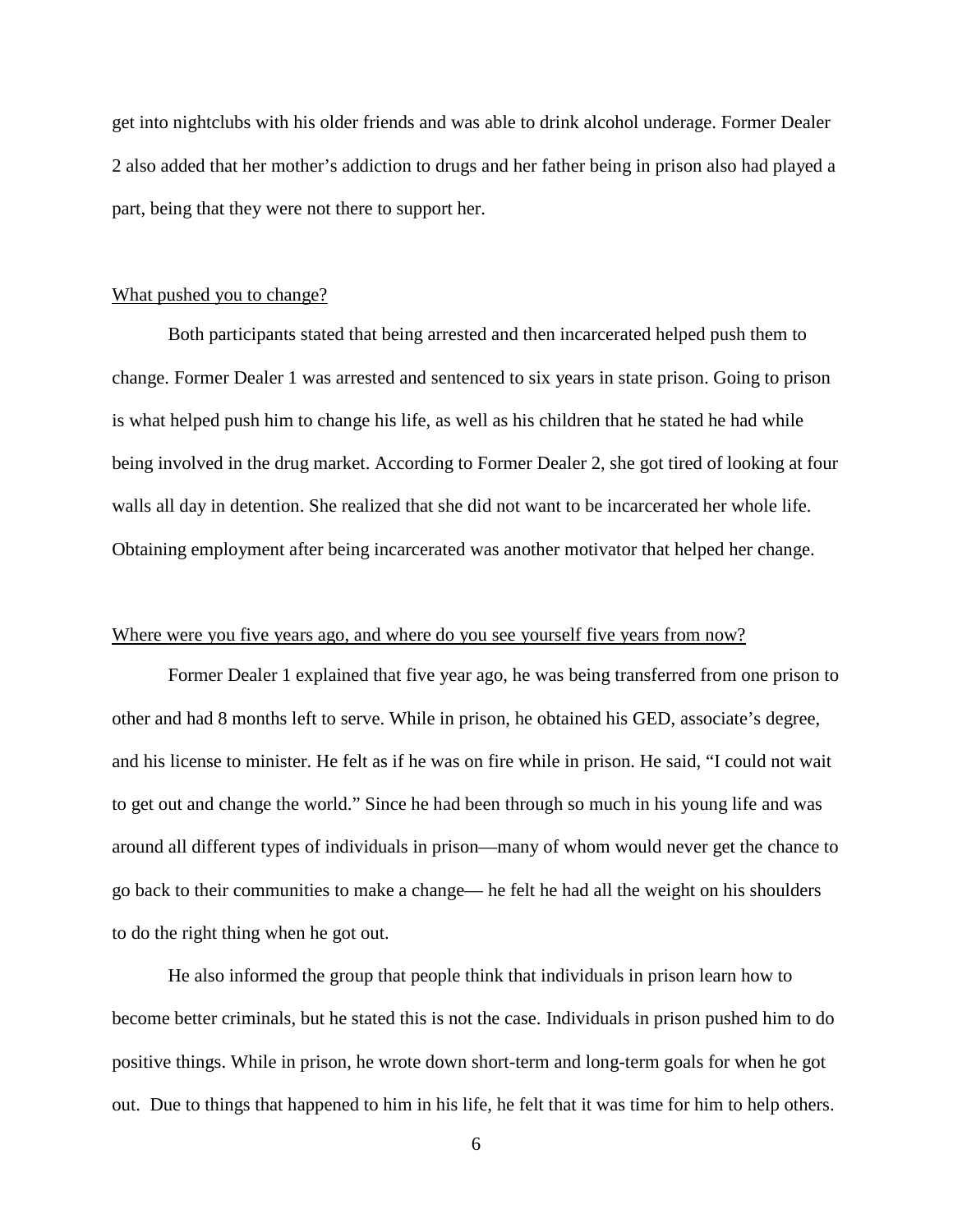While in prison, he was told that he will never be able to run a non-profit or work with children because of his criminal record. He is proud now because he did what they said he could not do. He is now running his own non-profit organization and working with an organization that works closely with people in the community, which is something he loves.

Five years from now, he sees himself being elected as an official for the city. He wants to make a change so that his children and other children can live better lives. He talked about how dealers today do not respect the police like his group did back in the day. He also hoped that if the government legalized marijuana it would have an impact on crime.

Former Dealer 2 stated that five years ago, she was still locked up. She was also getting into problems with other individuals and law enforcement. Five years from now, she stated that she does not know where she will be. One goal that she had was to become a motivational speaker. For now, her short-term goal is to complete Job Corps and to stop smoking weed. She wants to get involved with a construction trade through Job Corps. She stated that someone told her that she could not be a motivational speaker because she smokes weed. In her past ways, she would have gotten mad, but now she feels that no one can stop her from building herself.

**If Things Were Done Differently**: To understand better ways to approach drug dealers who are selling on the street corners and to understand better ways to engage drug dealers who are selling drugs on the street corner.

#### Could anyone have said/done something to get you out of the game?

Former Dealer 1 explained that he may have gotten out of the game if someone said they had a job for him and was persistent about it as well. Former Dealer 2 felt that only someone offering a higher paying job would have gotten her out the game. She stated that a job is the only thing that would have opened her eyes while selling. She elaborated after being asked that she still would have given everything up for a job that required her to follow rules.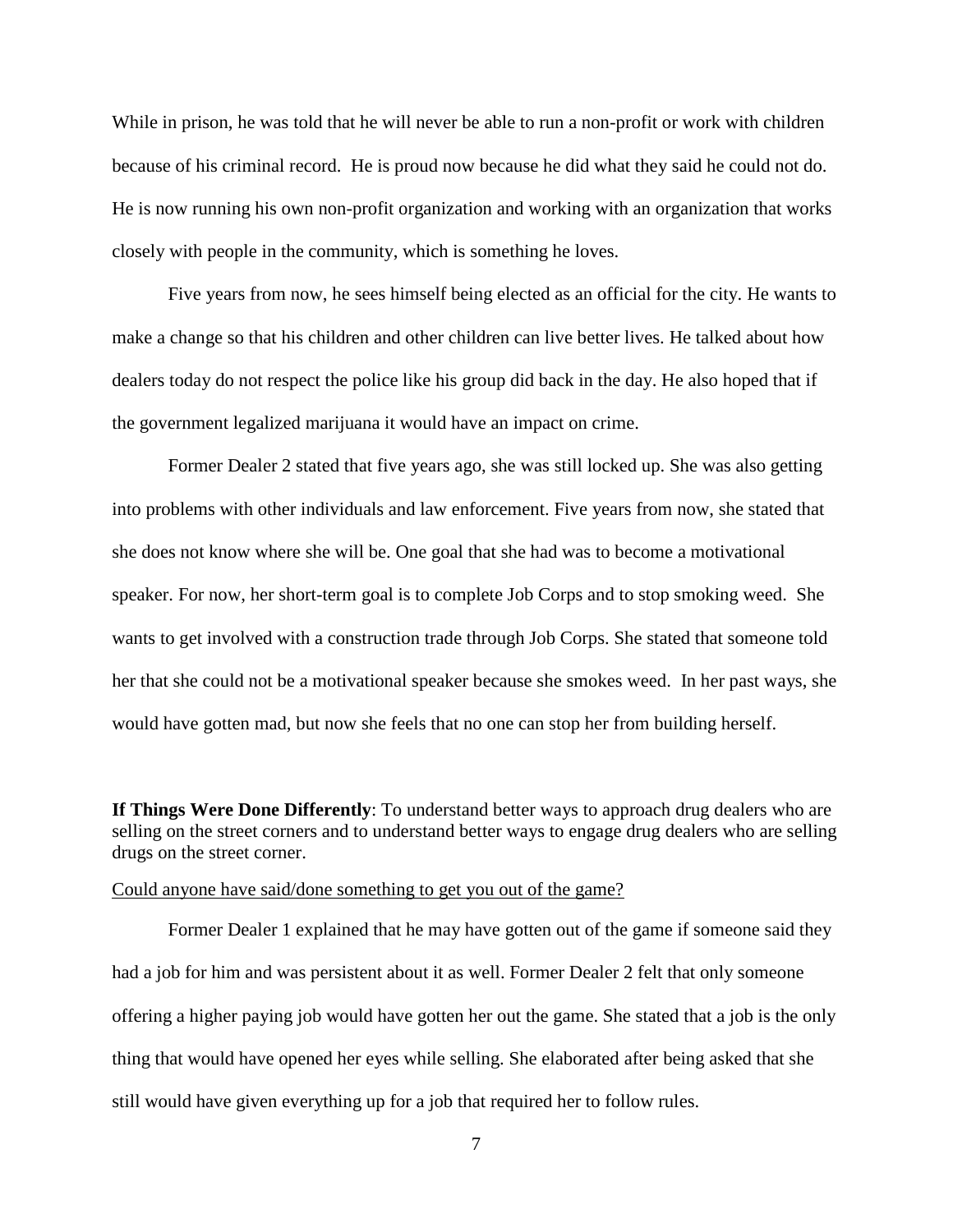#### What advice do you have about engaging young people?

Being involved with community outreach, Former Dealer 1 has regularly engaged young people and others in the community. He suggested having cookouts in the community to give information out to members in the community. Former Dealer 2 suggested approaching the "hard" person in the group and "putting a bug in his/her ear" about the program. She went on to say that if she was trying to engage someone, she would inform the dealer about her own life story and how she has changed. Furthermore, she will let the individual know the opportunities that are available and be persistent with the dealer about the program.

The discussion then shifted to outreach methods. As stated before, when doing outreach, the individual conducting the outreach with dealers has to be consistent with the dealers on the street. The former dealers informed the group that most dealers are looking for a job and really do not want to be selling. The former dealers stated that the person conducting outreach with dealers on the street should invite them somewhere out of the area. By getting the individuals out the area of where they sell, they are no longer in their comfort zone. Former Dealer 1 stated that when he does outreach, his goal is to identify the "big timer" of the group. By doing this, it is possible that others in the group to follow him if he changes. He also stated that successful outreach occurs when there is a group of two or more doing outreach, and it is not successful if only one person is doing outreach. They also talked about "the power of one," which means that it only takes one person to change to make a difference in the community.

## **Researcher's Observations**

The focus group was conducted in a meeting room with food for participants. I noticed that the two former dealers who took part were delighted in telling their stories because it made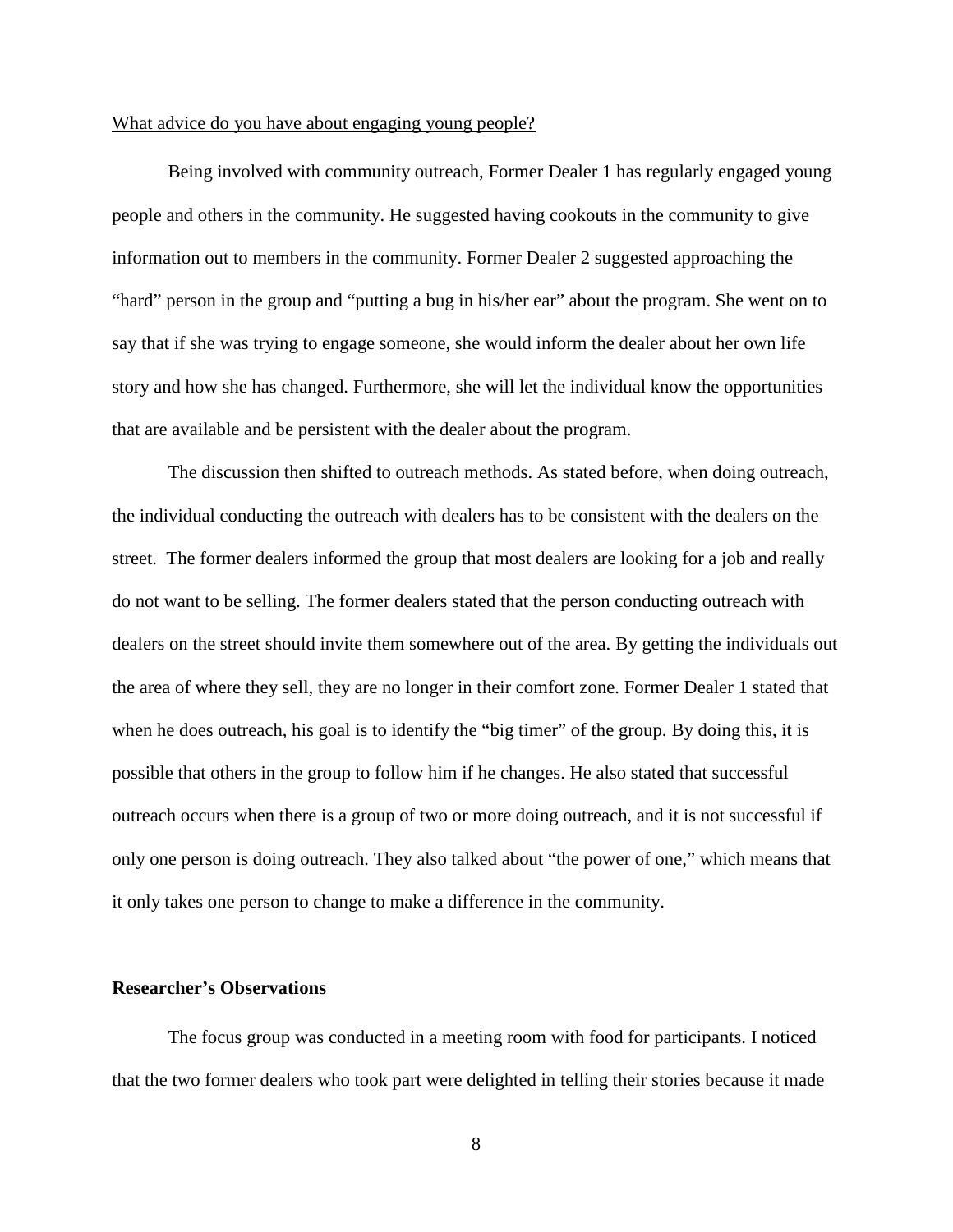them feel their experiences were important and valuable. The staff members made sure to keep the focus on them and made the participants feel comfortable by telling their own stories as well. Staff members also complimented the participants on their success.

Even though some of the questions that were asked by staff were beneficial for the project, I noticed that not every planned question was asked. Most of the questions asked the former dealers why they got involved in the game. Only three questions were focused on approaching and engaging drug dealers. It took 41 minutes for the focus to get on track and obtain the information the staff was actually looking for. It felt like it was unfocused and not structured correctly, but the dealers answered all the questions when asked about their stories. By the end of the focus group, the staff members as well as the dealers got off the key subject. Nonetheless, valuable information, as discussed above, was obtained.

#### **Recommendations**

The first and most obvious recommendation is to get more former dealers involved in the focus group. By having more dealers, the staff members can gain more information from a wider variety of perspectives. Having both former dealers who have been incarcerated as well as former dealers who have not would be beneficial, as both of these participants felt much of their personal change occurred while in prison or detention.

The second recommendation is that because staff members asked broad questions that overlapped with each other, the dealers essentially answered every question when answering the first question, "What is your story?" Questions should have been tailored to the information they wanted to obtain and not so much on the participants' backgrounds. Third, there should be an ordered process for the staff member who is running the discussion. The questions should be